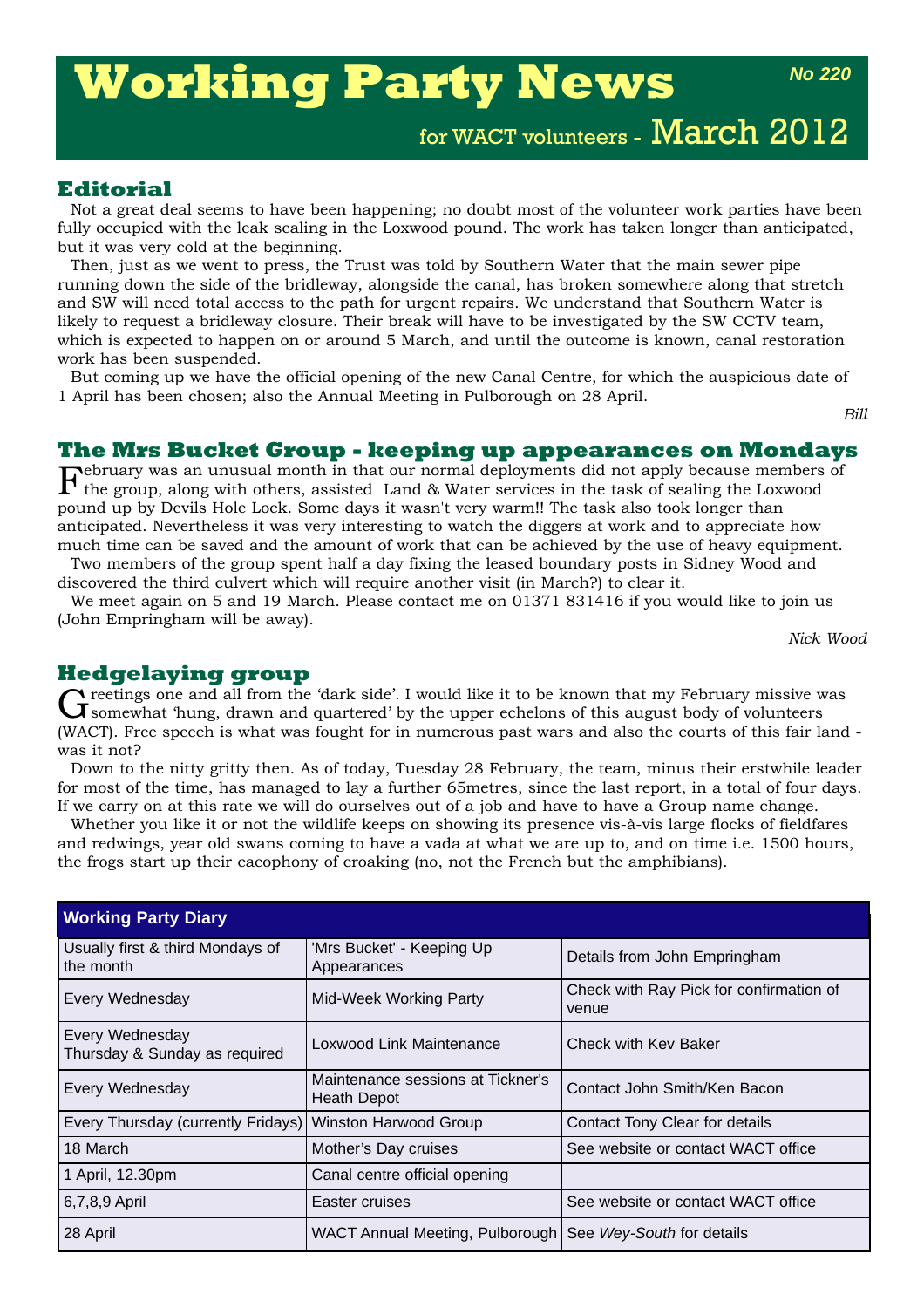If you had noticed, it's been warm and dry over the last few weeks so the sticks we are attempting to lay have decided to open their buds and show small green leaves. So it's going to get really cold soon then! Probably around Easter?

The dates published in February WPN are likely to change, so keep in touch if you wish, on: 01403 753882 or 07817 798865

Possible dates (I may do a few Sundays, if required)

**Mar** Wed 07, Thurs 15, Fri 23

**Apr** Mon 02, (Tues 10?), Wed 18, Thurs 26

**May** Fri 04, Mon 14, Tues 22, Wed 30 - weather, birds and health permitting.

*Saluté* from Keith *Obersturmführerdasgrossenhedgenlayengruppenleider*

*Keith Nichols*

# **Thursday & Sunday Group**

spects of the 16-month drought are now a national concern and no doubt the boat group will have their prayer mats out soon. At Southland the TSG is very happy with the situation, though we could have done with a few more days of frozen ground to continue with back-filling of the wall on the towpath side; perhaps a quarter of it has been done. This back-filling needed to be done to enable the back-pump pipe to be put in, for which, with the first pour of concrete for the top sill wall done in the following two weeks, we are now ready. What we are concerned about is the dumper will be at risk of churning up the towpath when putting the back-fill in. To avoid this the ground needs to be hard, that is, frozen or baked dry, as it should be in summer. So there will have to be some creative thinking to solve that problem if the next (and last) pour of concrete is to take place soon.

The bricklaying continues on the lock off-side wall, reaching the top from the bottom gate recess to the first ladder recess. The block laying at the bottom of the lock is going well too. It is constrained by the need to get the foundations in where the muck from the lock is stacked up, and that in turn is too close to the area subject to the Natural England licence. So to stay within the licence conditions, we may have to wait until July to get the machine in here.

The Thursday & Sunday Group generally meets at 09:30 at Southland, if you need directions please ring 07717 855340 for the latest info. Thursday is presently very popular but there is scope for more volunteers on a Sunday with lots of jobs to do.

*Eric Walker*

### **NWPG at Loxwood Canal Centre**

 $A$ <sup>t first</sup> glance being asked to landscape the new purpose built Canal Centre at Loxwood didn't seem annul all  $A$  in  $A$  is a step to  $A$  is a step to  $A$  is a step to  $A$  is an  $A$  is and all  $A$  is an  $A$  is and all were fully employed in a variety of constructive tasks! Work started on the previous day when we had to transport up to 40 railway sleepers that had been generously donated by the father of one of our Newbury Working Party Group volunteers. The sleepers were needed to build a protecting wall between

the rear of the Centre and the car park. We had the services of two 4x4 vehicles and trailers and by the time that the second trailer had been loaded (at 7pm in the dark and cold next to a silage clamp in Buckinghamshire) we had 37 sleepers available to start building the wall.

Saturday was cold - very cold - but we had the benefit of the Canal Centre in which to keep warm and have our tea breaks in. The workers were split into four teams: the paving team who spent the weekend preparing the base and then laying the slabs for the paving leading up to the two doors; the step team, lead by George Whitehead, who dug out and constructed the wooden steps leading from the car park access to the towpath; the sleeper wall builders



*The Loxwood Canal Centre receives some finishing touches, despite the cold weather (Allan Chambers)*

**Material published in** *Working Party News* **represents the views of the contributors and should not, unless specifically indicated, be assumed to be the policy of the Trust**